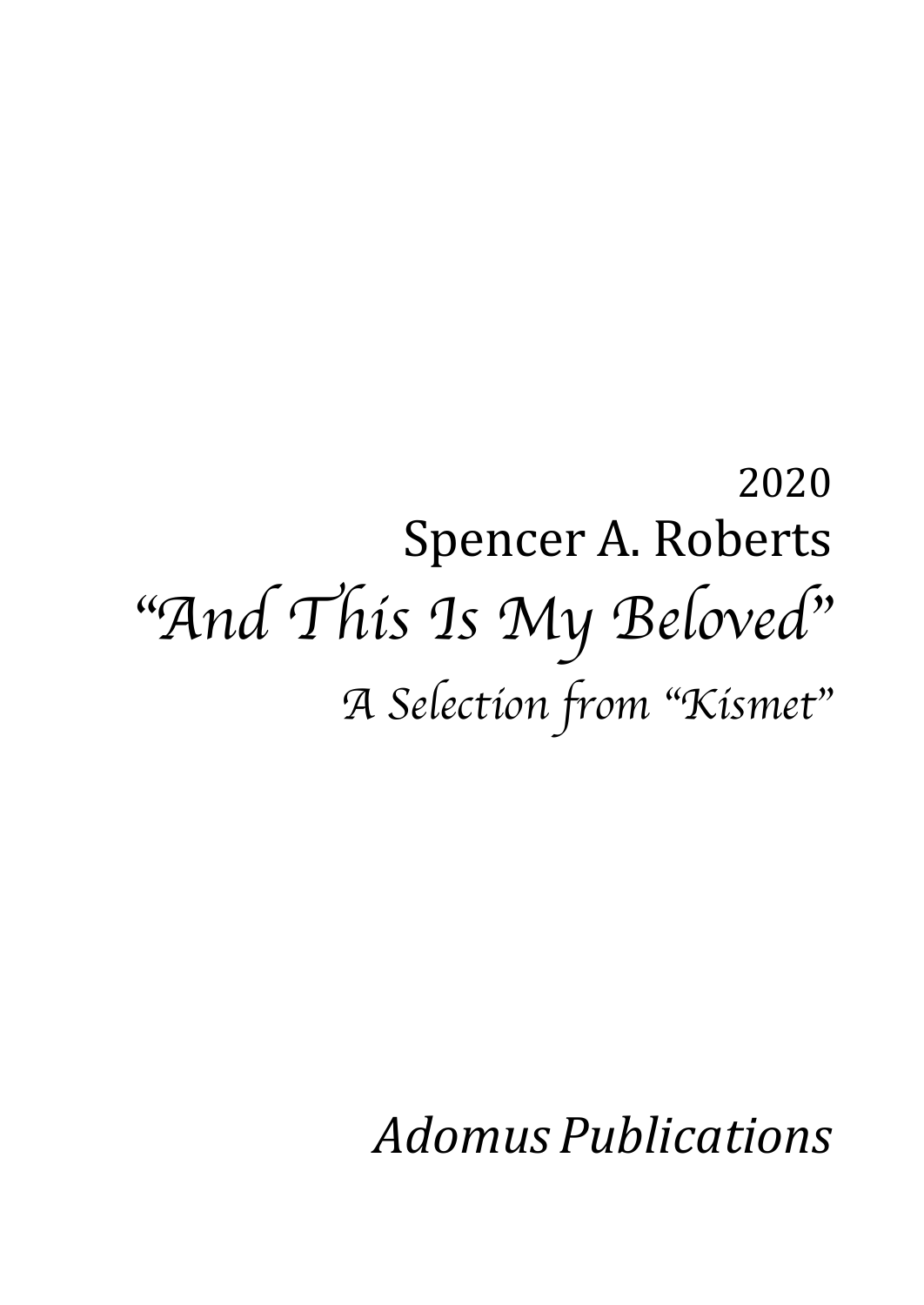## 2020 Spencer A. Roberts "*And This Is My Beloved*"

*Adomus Publications https://www.adomuspublications.com adomuspublications@gmail.com*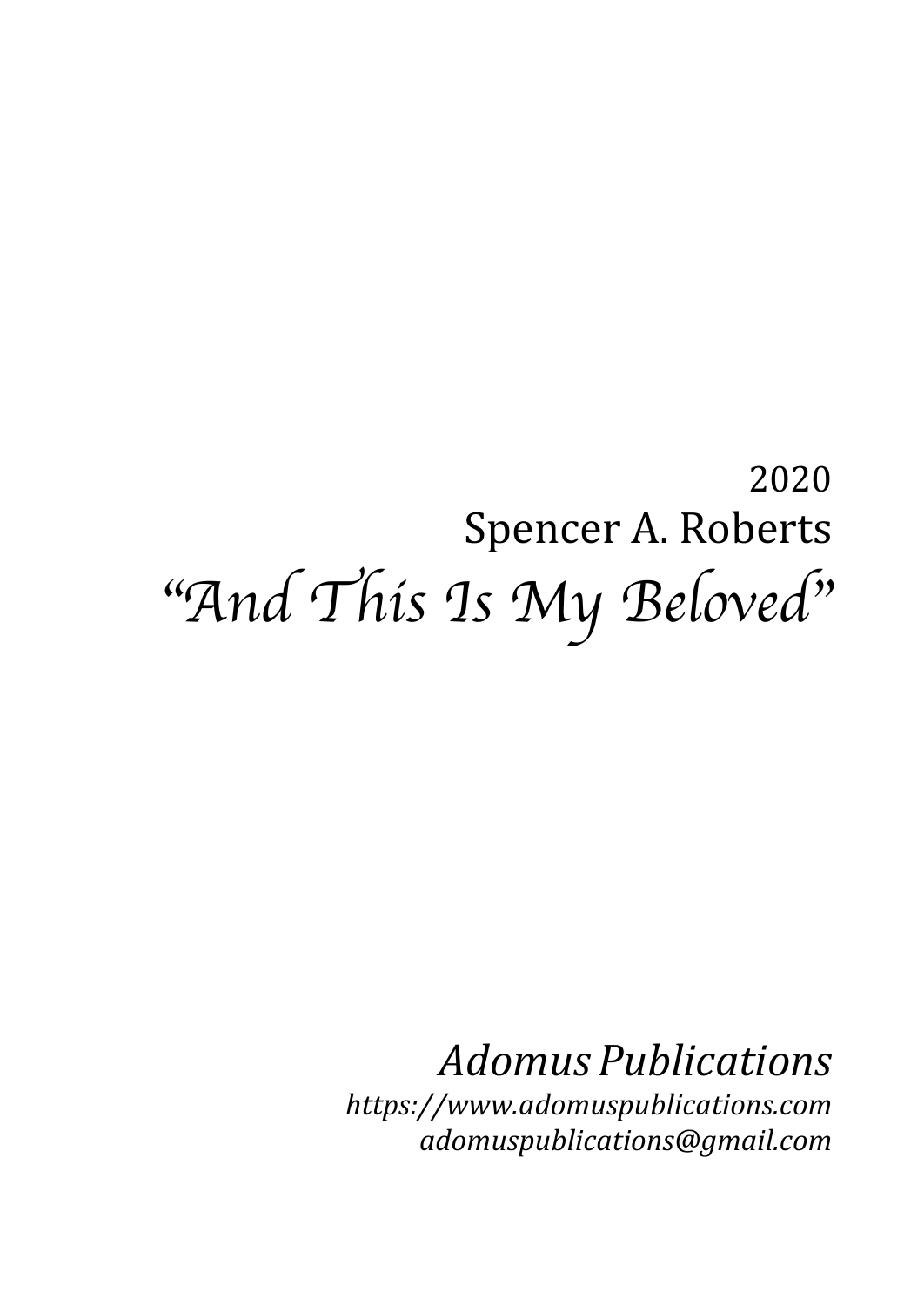



Copyright © 2020 Spencer A. Roberts All rights reserved. https://www.adomuspublications.com adomuspublications@gmail.com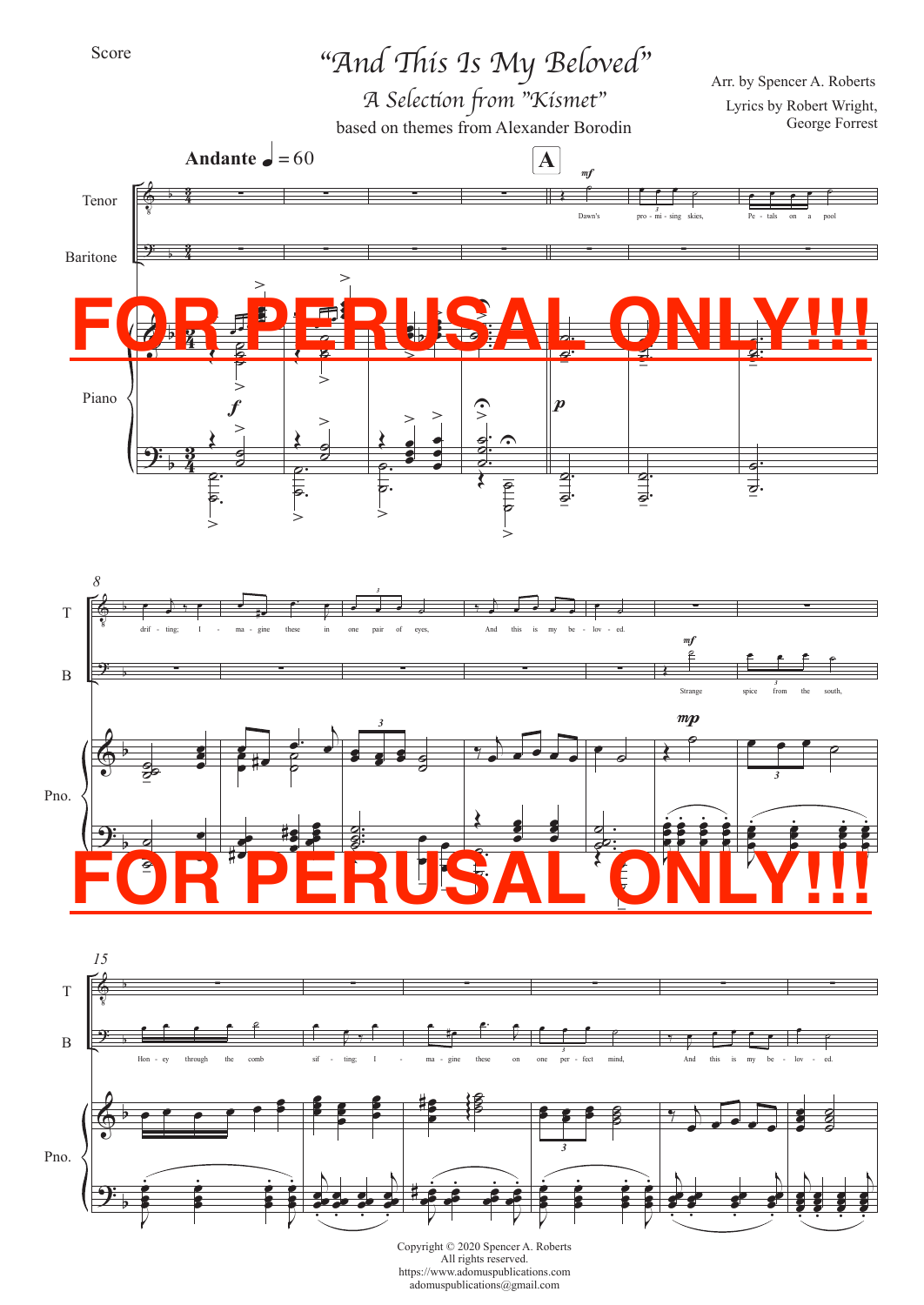



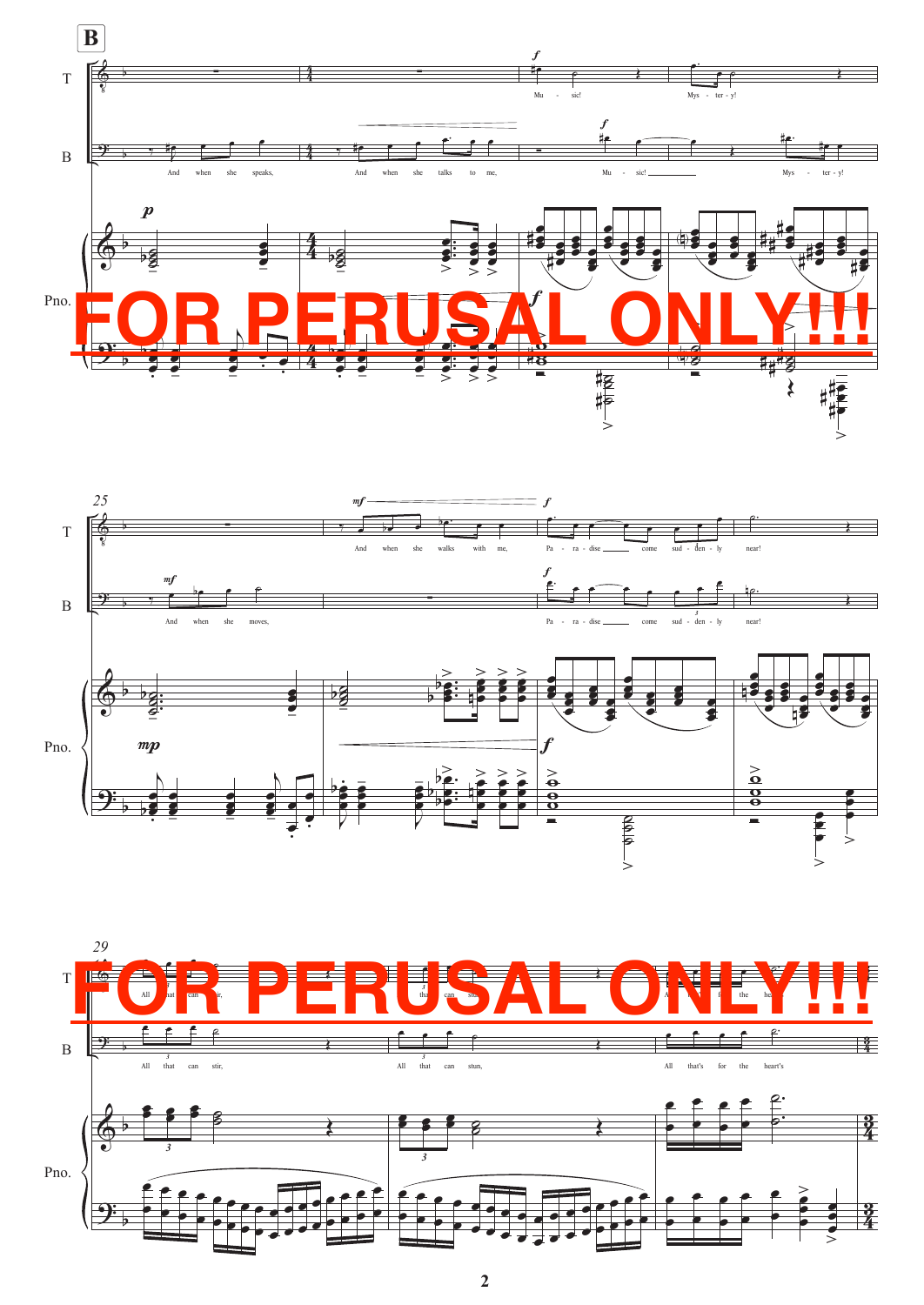



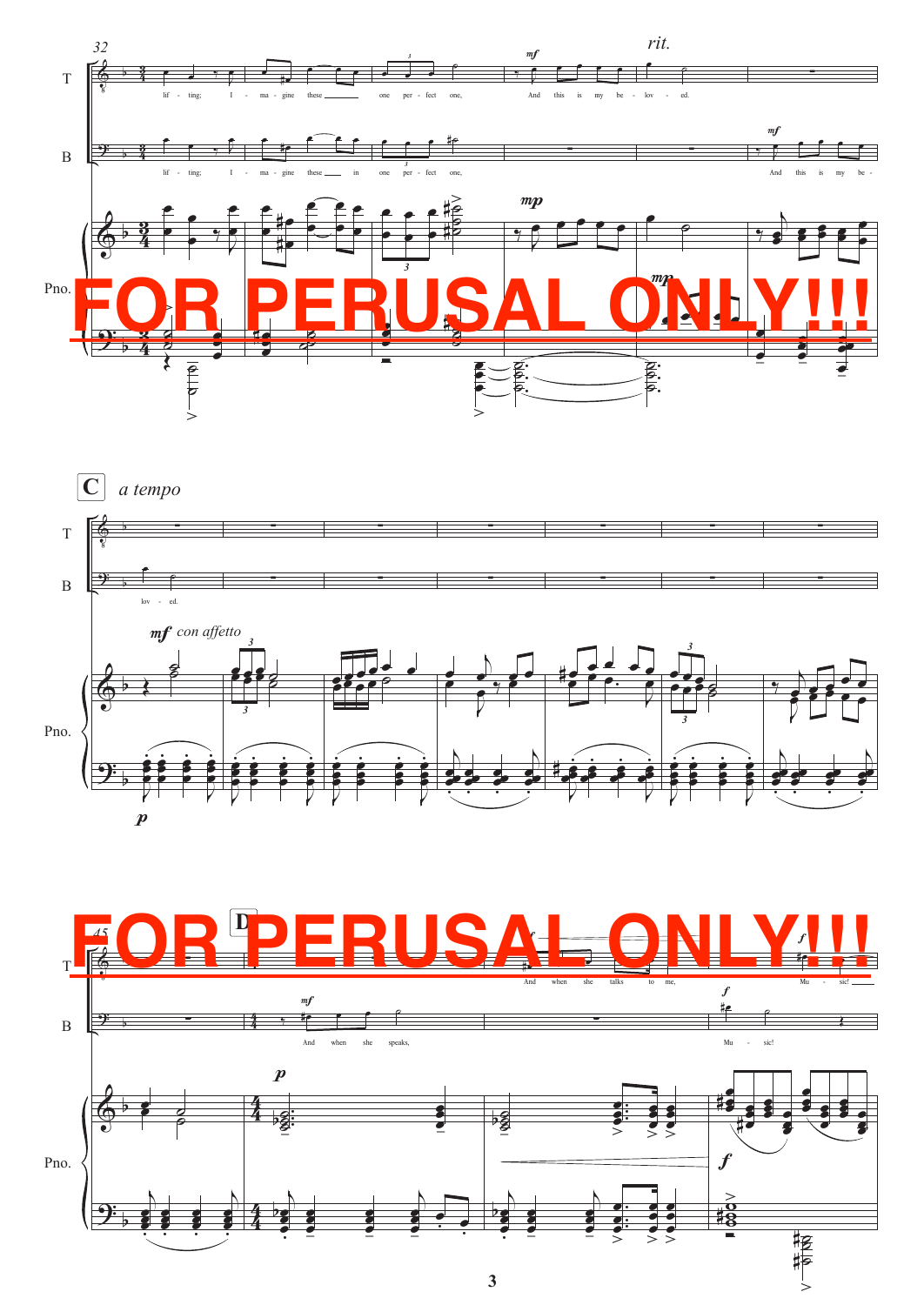